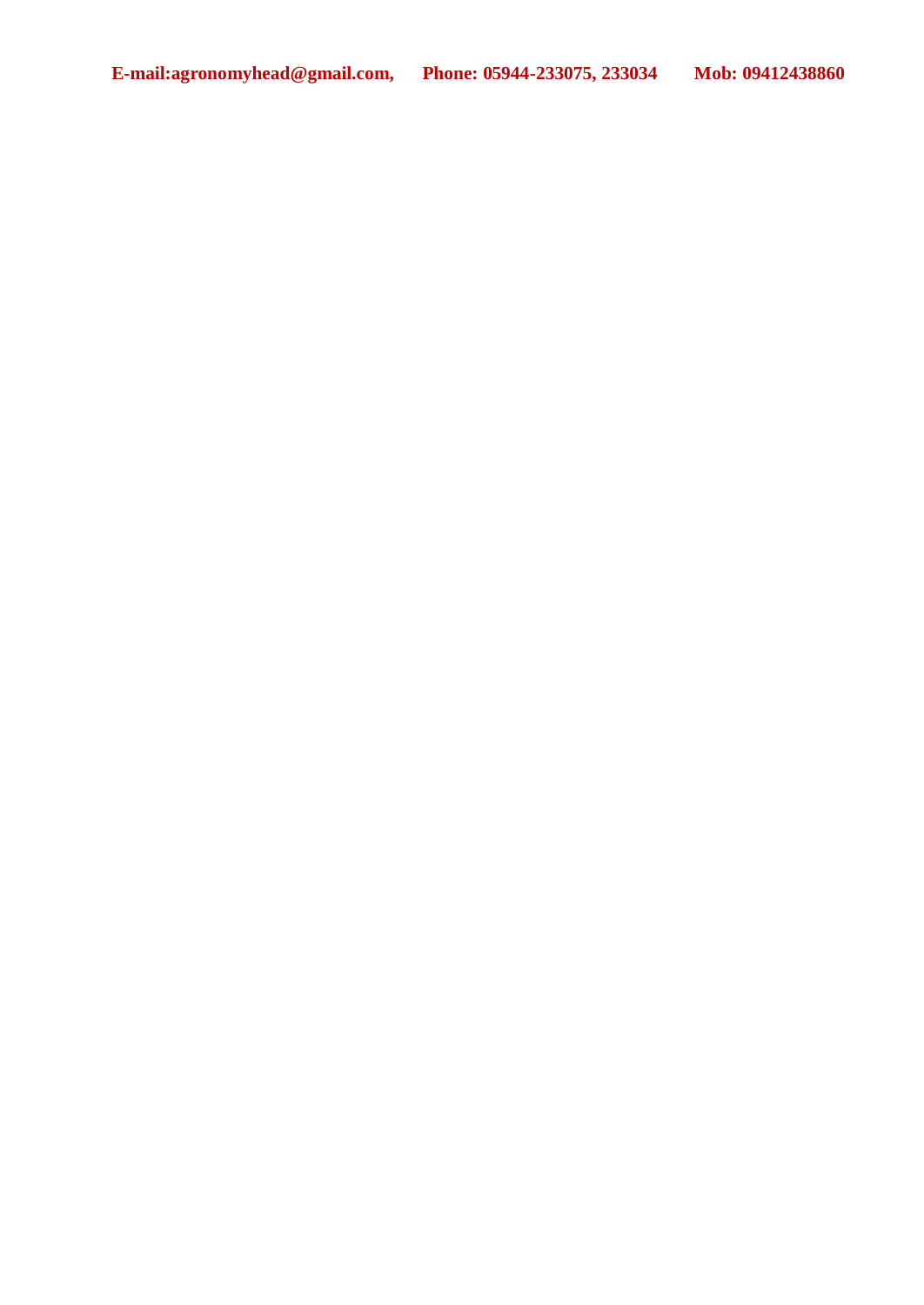## **CENTRE OF ADVANCED FACULTY TRAINING IN AGRONOMY**



## *Sponsored training*



**On**

## **"New Frontiers in Agri-resource Augmentation and Utilization"**

**(September 05 to 25, 2018)**



## **DEPARTMENT OF AGRONOMY COLLEGE OF AGRICULTURE**

*G.B. Pant University of Agriculture & Technology, Pantnagar-263 145, U.S. Nagar (Uttarakhand)*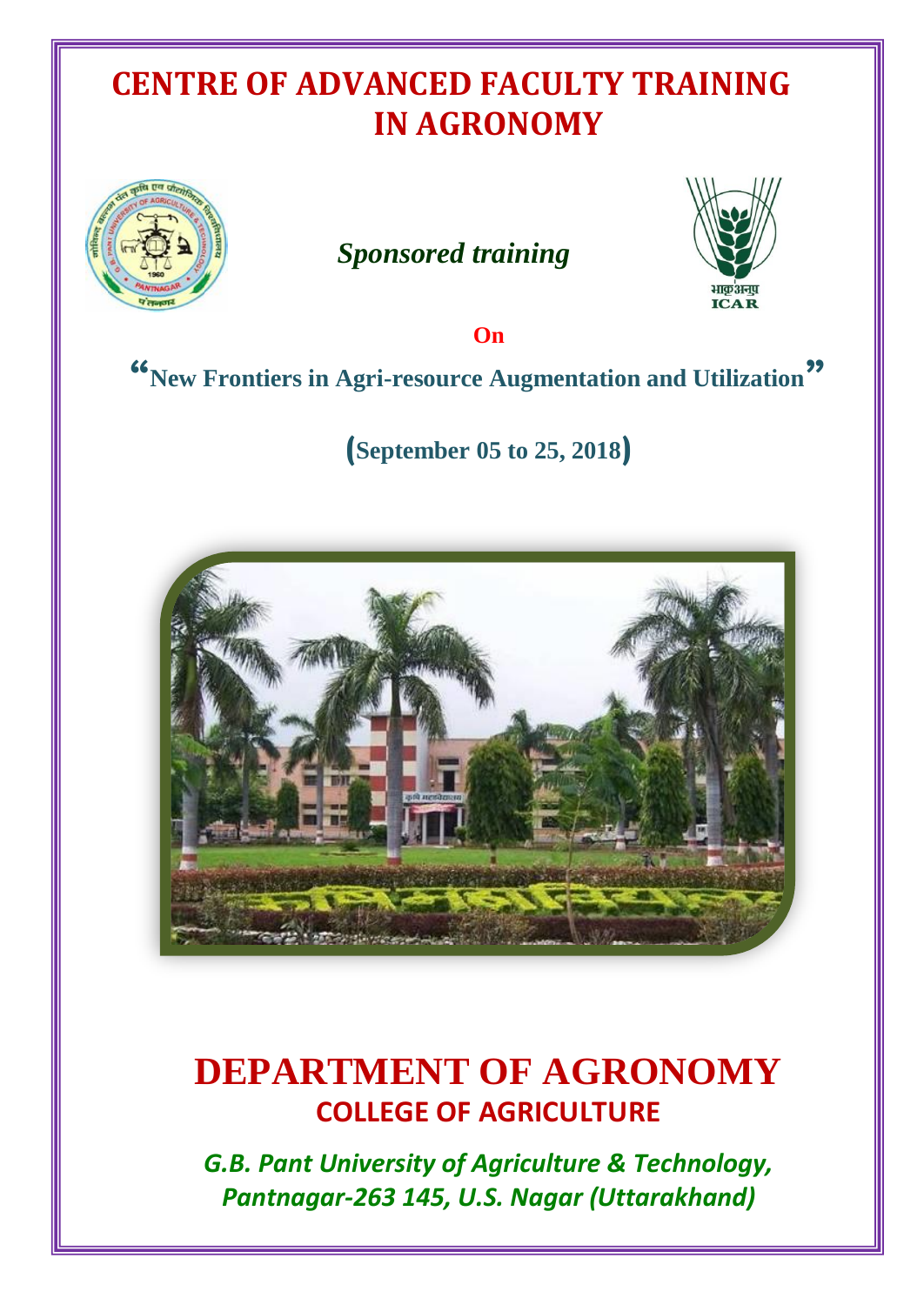## *ABOUT THE CAFT*

Department of Agronomy is one of the oldest Departments of the College of Agriculture. It came into existence in 1963 with Master's Programme in Agronomy. The Ph.D. programme in Agronomy commenced from 1965. A well-knit U.G., P.G. and Ph.D. programmes with updated syllabi has been operating in the department. The research work has been programmed to cater the needs of the area. The department serves as nodal agency for various extension activities and resource management. The department shares more than 25% of course load of the under graduate teaching. Considering the competence and advance facilities available in the department, ICAR sanctioned Centre of Advanced Studies in Agronomy in 1994 which was upgraded to the Centre of Advanced Faculty Training in 2010. Under the Centre of Advanced Faculty Training, department imparts training to the scientific personnel's working in less privileged/affiliated institutions towards strengthening human resource in the country. Department has conducted 37 trainings under CAS/CAFT till date. The department has also the mandate to develop cost effective technology for efficient and optimal use of resources. It also shares responsibility of transfer of technologies to the farmers and other end users in the state.

#### *ABOUT THE COURSE*

 Indian agriculture supports 18% of world population on 2.4% of land and 4.0% of water resources. Nearly one-third of the country's population lives below poverty line, and about 80% of our land mass is vulnerable to drought, floods and cyclones. With increasing population our food grain production has to increase to feed our population. It is estimated that by 2030 we need to produce 330 million tonnes of food grains to support our population. Not only achievement of targets but quality aspect of food is also becoming important. Agriculture is highly dependent on the natural resources, and these resources are under tremendous pressure due to increasing population and intensive cultivation. Presently country is generating around 500 million tones of different agriculture residues, which needs to manage efficiently, especially to prevent burning.

Present Indian agriculture is at cross road between commercial agriculture and subsistence agriculture. However, either of two cannot be left giving preference one over another particularly in terms of technology development. Thus both need transformation in the coming decades to be globally competitive. In both segments, there are many common issues viz., increasing cost of cultivation, declining resource base, burning of crop residues, decline in water table, increasing share of water need by other sectors, poor input use efficiency, lack of adequate mechanization, increasing losses particularly that of nutrient and water etc. To overcome such problems the panacea would be the strengthening of resource base and its effective utilization. Resource augmentation and utilization technologies improve input use efficiency at low cost and preserve ecological integrity of crop production system. In our university and department, technologies in term of new cultivar, efficient implements, reduced or minimum pre-planting tillage soil, nutrient and water management practices have been developed which are cost effective and environment friendly. Investments are needed to further refine the technologies to make them feasible and economically viable for diverse agricultural environments of the country.

#### *NOMINATIONS*

The participants should apply online using CBP vortal at **www.iasri.res.in/cbp** or under the link capacity building programme at **www.icar.org.in** latest by **10.08.2018.** User has to create an account on the CBP site and then using the login id enters into system to apply online for the training programme. After filling the online application, take a printout of the application and get it approved by the competent authority of the organization. Upload the scanned copy of application through CBP vortal and send the hardcopy of approved application to undersigned. The selected candidates will be informed by post, fax and/or e-mail.